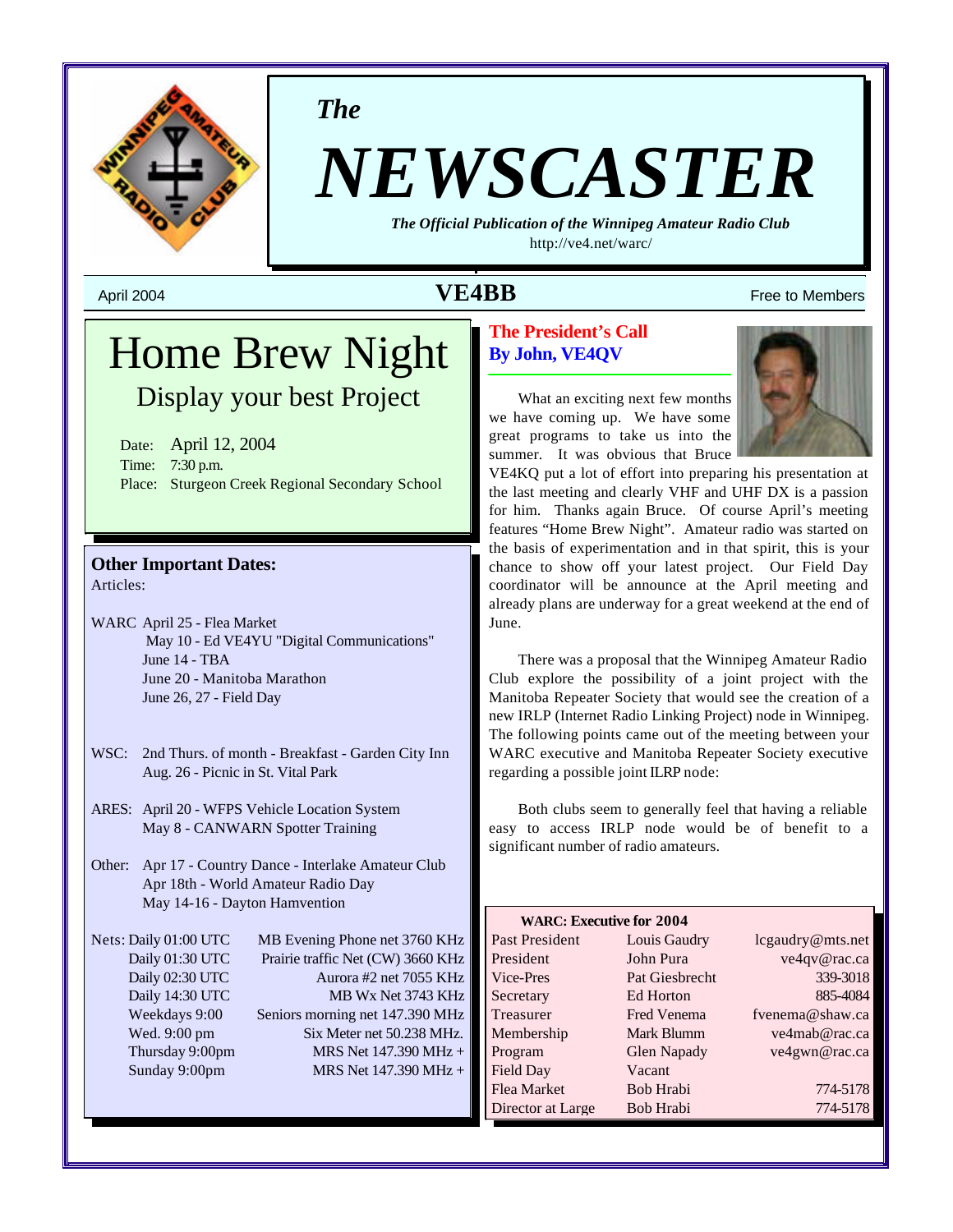As a joint project, WARC would be responsible for supplying the computer as well as paying for the on-going high speed Internet connection required. One of our members has already offered a suitable computer to the club at no cost. The DSL lite Internet connection is expected to cost approximately \$ 700.00 per year. While the computer system will be donated, there is still a card required for the computer with an anticipated cost of \$ 100 - \$ 200. WARC will find a suitable system administrator within its membership.

MRS would supply the repeater and antenna system as well as the basic phone line connection. The call sign for the repeater would remain as VE4WRS and the phone patch that it currently is used for would still be available if needed.

Both WARC and MRS are interested in this being a long-term project but it is agreed that should either club wish to withdraw from the project a one year notification would be required.

Because of the nature of the location of the repeater and possibly the computer system access would need to be with the presence of a designated MRS member.

While WARC currently has a more than sufficient funds for this project this year, it is conceivable with an on-going expense of about \$ 700.00 per year at some time in the future either membership dues may need to be increased slightly, other forms of fundraising be explored.

This is an exciting project that I think can have a great impact on our amateur community. If you would like to find out what IRLP is, how it works, and what you can do with it more information is available at the following web site:

#### http://www.irlp.net/

I hope to see you all at the next meeting!



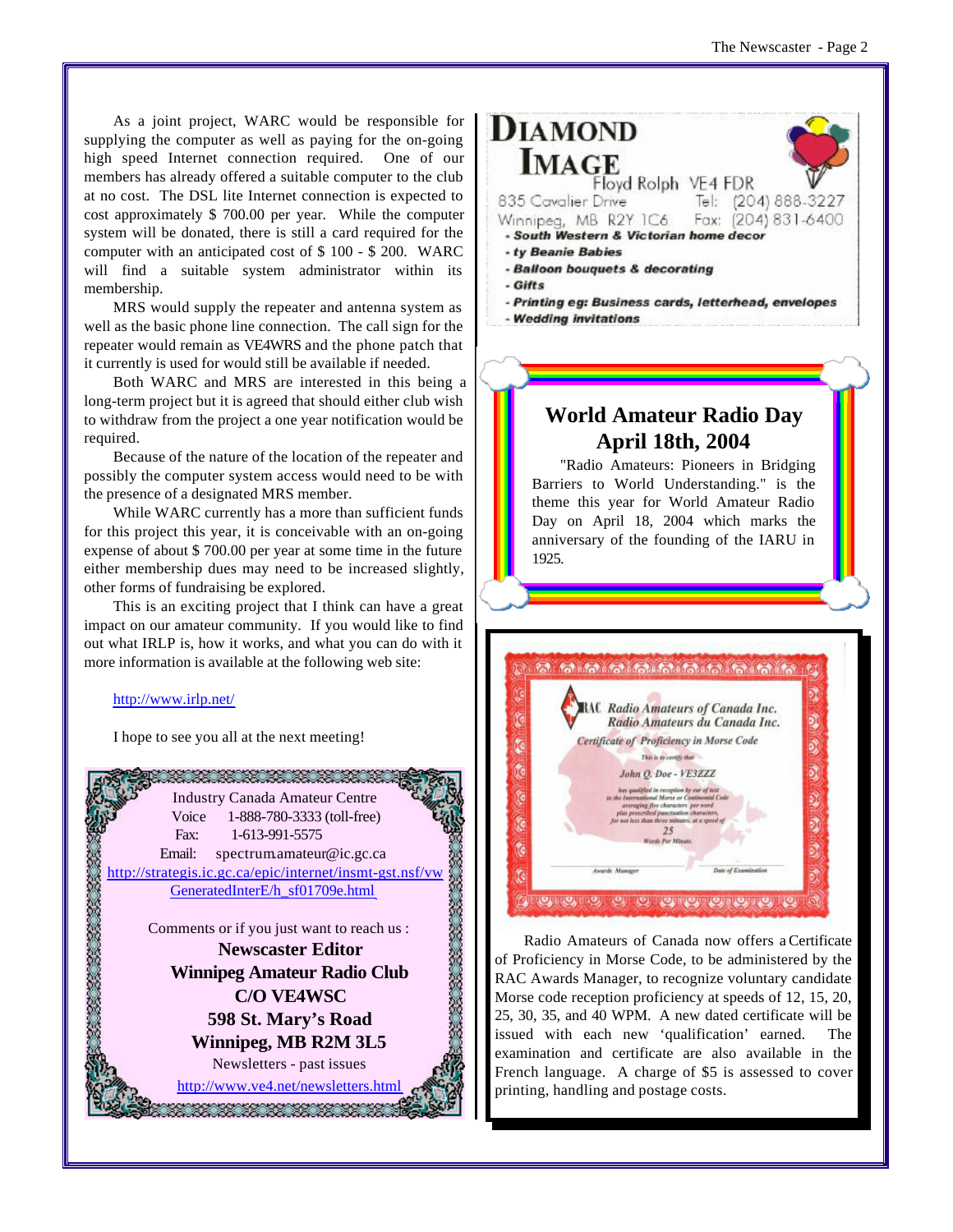**Winnipeg Senior Citizens Radio Club By Adam, VE4SN, Past-President.**



A great deal of credence was

given to that old saying…. "If you don't like the weather in Winnipeg, just wait five minutes!"… How else could we explain the happening a couple of weeks back when we awoke to heavy winds, lots of snow and blizzard conditions that closed a number of highways in the province and just a short time later we were almost basking in sunlight enjoying t-shirt conditions!! Mind you, the water on the streets was axle high and there still was lots of the white stuff!!

I mention weather because I feel that the recent cold spell in our city was the cause for a somewhat small turnout for our monthly breakfast gathering at Garden City. Only 21 showed up on March 11. The winner of a freebie meal was Ern Flight, VE4FE, who had his name drawn by Lauryn Henderson, Ed's (VE4YU) granddaughter.

Cool weather may also have been a factor in keeping folks away from our annual Chili Cook-off. The contest aspect of this year's event was shelved because of the lack of contestants. Nonetheless, of the twelve members and guests who participated on March 9th, no one complained of lack of or quality of the chili that was served. Although yours truly had a previous commitment and could not make the event, I heard that a good time was had by all those who did!

The Morse code classes have been officially ended. Of the nine remaining students, there were seven who graduated and the remaining two will continue to practice at home and will try the exam when they feel they are ready.

Still on the training circuit, a Packet Radio forum was held at the club on March 6. There were 14 attendees and according to Henry Hessner, VE4AUT, all went very well and there are a number of hams now who have a better understanding of Packet.

At this month's Executive Board meeting, several ideas for social events were tossed around but right now it's all in the embryonic stage. More information will be provided as these ideas mature. However all the necessary arrangements have been made for our annual picnic in St. Vital Park, by the Duck Pond. Please mark August 26 on the calendar as the date for the picnic. Let's hope for good weather and a huge turnout!

Remember, as we giddily and eagerly anticipate the arrival of Spring, keep in mind those two sobering words…… "Spring Cleaning!!!" 73 to all.

# **WPGARES Jeff Dovyak VE4MBQ**

Our March General meeting featured Andrea McDonald from OCIPEP who gave us a very interesting presentation on the new federal Ministry of Public Safety and Security overall as well upcoming changes in the local office and the opportunities that will be created for ARES involvement. There was some discussion of the VE4MAN situation with regard to the CBC lease.

Our April General Meeting will be TUE 20 APR 1900h Sir Wm Stephenson Library 765 Keewatin Street. Ed Richardson VE4EAR (Radiocommunication Engineer City of Winnipeg) will be giving us a presentation on the WFPS Automatic Vehicle Location System and data system.

WPGARES will have tables at the WARC Flea Market as usual. Besides the fundraising component two of the three Coordinators will be present to answer questions about ARES operations and sign-up interested Amateurs for the Manitoba Marathon SUN 20JUNE as well as for CANWARN Spotter Training.

CANWARN Spotter Training will run 0900-1600h SAT 08 MAY at the Prairie Storm Prediction Centre 4th Floor 123 Main St (Union Station). Anyone interested in attending should register with their local ARES Coordinator or Jeff VE4MBQ by SUN 25 APR. You do not have to be an ARES member to be a CANWARN Spotter. We are doing a group lunch at The Old Spaghetti Factory, \$10.50 per person including taxes and gratuity, choice of Veal Parmigianna, Lasagna, Chicken Penne, or Manicotti. Jay Anderson has some interesting new storm video footage from the U.S.

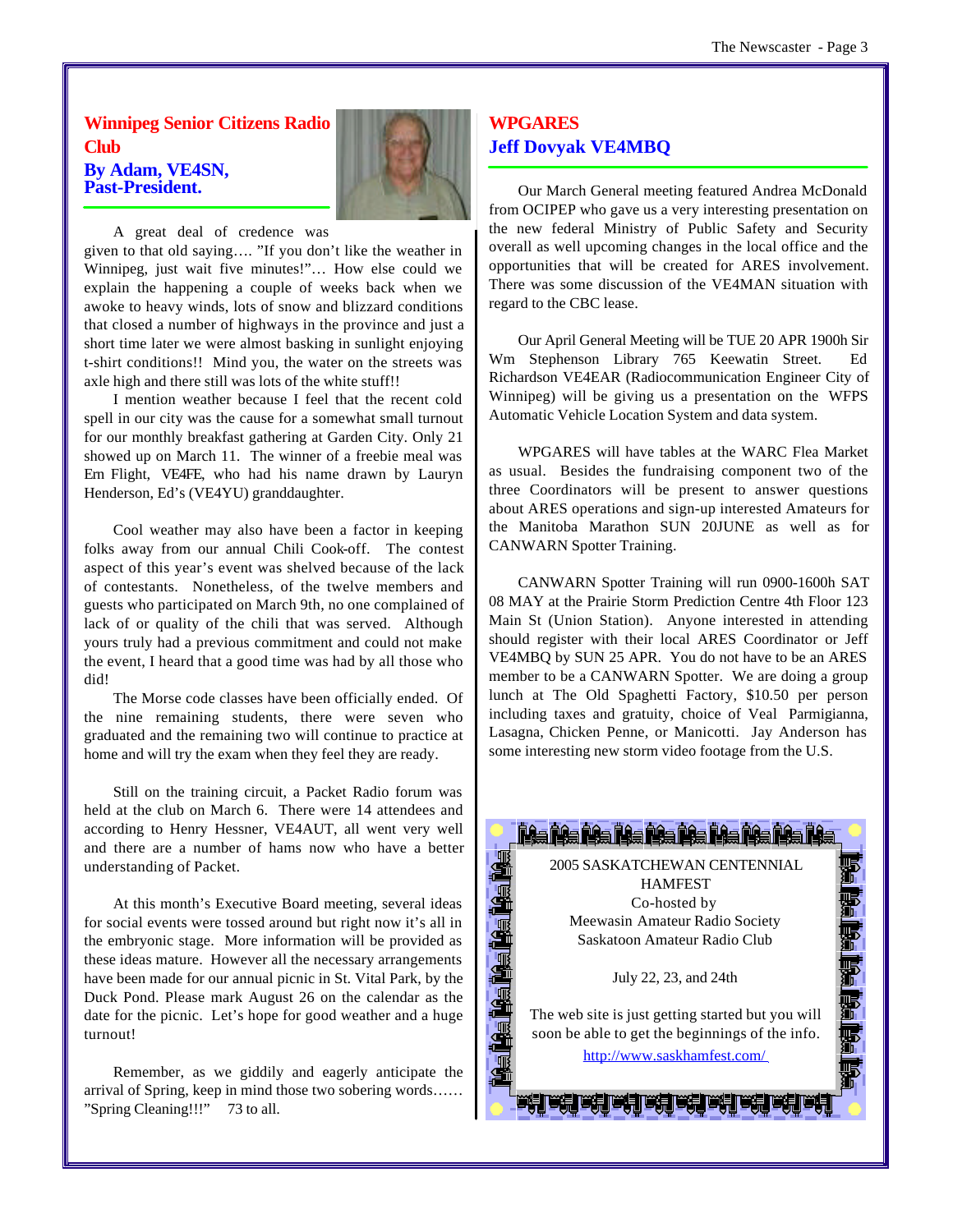# **Minutes for W.A.R.C. March 8th, 2004 Submitted by Ed, VE4EIH**

The meeting started at 1935 hrs, with intros being done. There were 35 members present. David VE4DAR noted that "Up to" for the cost of a new PA system was not there this was noted, and corrected. Derek VE4HAY accepted minutes David VE4DAR seconded. Minutes were voted and accepted. John, introduced the membership to the new PA system. The total cost was \$125.00 plus taxes. The new system is the same as was used for the past two months. John explained as how WARC is looking for a field day coordinator. There is info on the various needs, to run it. Any one interested can contact a member of the exec. Glen Received a E-mail from Bruce. He is looking for help, for CNIB Armature Radio. They are looking for help with there web site.

#### *Financial*

The current totals are \$6035 in the bank. The club received \$24.50 from the 50/50 draw, a renewal \$15.00. The expenses \$64.00 for postage.

#### *Programming*

Glen informed the members of to nights speaker. Bruce VE4KQ, and how to work DX on 144 MHZ and above. April is home brew night. Any one who has a entry will but their name in a hat. May is Ed VE4YU, and will talk on digital communications. June is elections. Glen's time is on the exec is up. The Exec is short by two. Looking for a nominating comity, or volunteers for the exec. Glen noted that Floyd VE4FDR was present. Floyd prints, the WARC news letter at no cost. There was a round of applause, in gratitude.



#### *Membership*

Mark informed the membership that there is 121 current members.

#### *ARES*

The next, ARES meeting is 16 April. David has the Manitoba Marathon sign up sheets. The sheets are making their rounds.

#### *DX*

Adam VE4SN DX for those who work ARRL had sideband. 160 is gone 40 not bad. Adam explained on DCCX certificates. Adam heard Cambodia XU7. Wasn't working North American. But was working some E. Europeans and Russians.

#### *RAC*

Adam, reported that there is nothing to report on C.W. Few other countries have dropped it. Canada is only a matter of time, before it is dropped. The Director and the Assistant Director in the Maritimes have resigned. The Atlantic region has gone through 3 directors in four years. Adam may have more information coming.

*Section Manager*

Derek told members that, in the News Caster, he is looking for a Section Manager. He has done 2 and ½ terms. Rob VE4RRB, is looking to step up and run as Coordinator. Rob needs 6 signatures of members of RAC to run as Coordinator.

Glen Has made contact with the Teacher coordinating the 30 hour famine. The teacher is going to talk to the students, to check their interest level. Sturgeon Creek has 2 students are Armature radio operators.

#### *Flea Market*

Bob the Flea market is on the 25 April. It is to be held at the same place. Bob noted that, 275 attended the last flea market, and is looking for 300 to attend. Bob informed members that he would like to extend the Flea Market till 1300 hrs. Derek noted that it is usually dead by 1200. Bob informed members that, by extending there could be time for MRS to have a meeting. Ed VE4YU asked why not have auction first then sale. Bob, said with the auction at the end, the sellers, can cut prices, and not have to take boxes home. Dick told as to how there was lots of problems with auctions in previous flea markets. People would bring in junk. That was why it went to Flea Market format. This is on a trial bases if it works, it will stay. If it does not work it is gone. Bob informed members that he is trying to bring life in to the Flea Market. David asked about those who bought tables, would they have to stay? Bob informed Those that wish to leave, may. Glen as suggestion those that wish to leave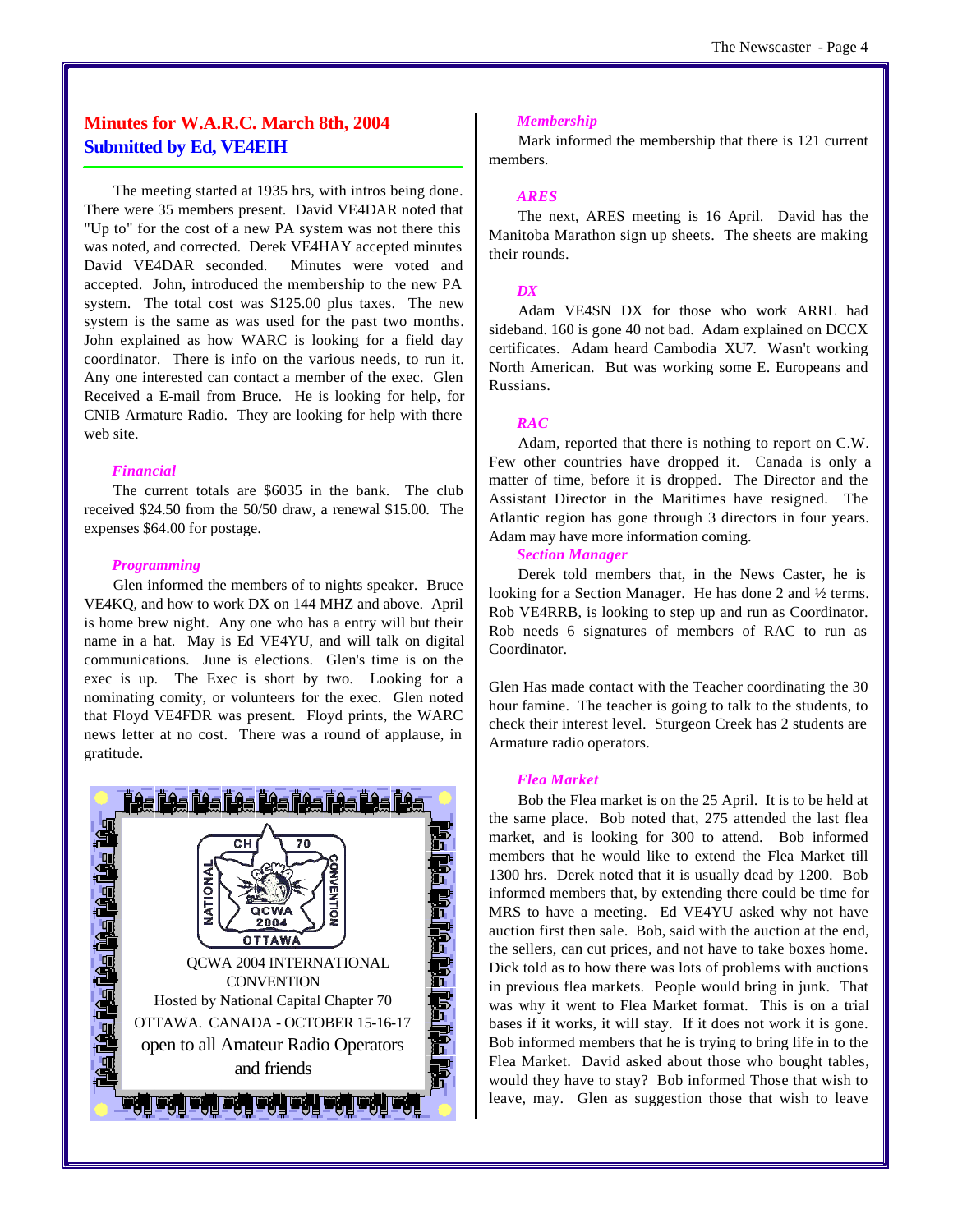would have about 15 minutes before the auction begins. Those the ones who stay, can auction off their items. Dick Brought up on how people who put their names and call signs on tickets worked better that 50/50 draw tickets. Louie, asked if the P/A system was going to be brought in. No one can hear the speakers. Bob agreed saying that the speakers are no good. Ed. VE4OAK voted to accept the new closing time. John VE4JNF second. The membership voted and approved.

#### The International Ham Fest

is on the 12 to 13 July. The 30 June is the last day for submissions for Armature of The Year.

#### *New Biz.*

Bob, explained about WARC Exec, and MRS Exec, getting together to discus a IRPL node. Bob explained, how the UMR repeater was no good. The IRPL node would be owned by WARC, and on a MRS repeater. This would but Winnipeg on the map. This resulted in a lively discussion. The main questions were, who would maintain the node. Members were concerned about costs. David VE4DAR thought that the reasons, costs for 5 years in advance should be in the News Caster. Dick explained that MRS has a few questions, the meeting between MRS and WARC Exec. are to hash things over. John will report to members, on next meeting as to the result.

# 53rd. Hamvention Dayton Ohio May 14 - 16, 2004

Hamvention® is the world's largest amateur radio gathering and trade show.

You are invited to attend:

- O our Forums where you can meet and hear authorities on all facets of amateur radio
- $\upbeta$  500 inside exhibit spaces where the exhibitors are showing their latest equipment and are available to answer questions about their products
- Pu our HUGE 2500+ space outdoor vendor area!

Come meet your friends, make new ones and remember: "If you can't find it at Dayton, you'll never find it!"

> Experience amateur radio tradition.. .visit Hamvention®!

#### *Good and Welfare*

Roy has extra copies of the MRS newsletter. Next MRS meeting is 22 April at 1900 hrs. All interested people are invited to attend. This is for the elections of new officers and have a annual meeting.

The VE4MAN repeater on the CBC tower in Starbuck, is coming up for renewal. Lease expires in August of this year. CBC in trying to recoup costs, will charging \$2400 a year. There is a form letter on the MRS web site. Armature operators can down load it, and snail mail it or sign it electronically and send it to their MP.

Tedd VE4VIDD voted to adjourn the meeting, Roy VE4EN seconded, members voted and approved. Meeting adjourned at 2022 hrs. VE4BYC won the 50/50 draw a storage cabinet, While Gord VE4OK won the membership draw, a Multi meter



sold out success as a fund raiser to buy the piece of property we bought with the tower on it. If you need any more information on this you can e-mail hambel@mts.net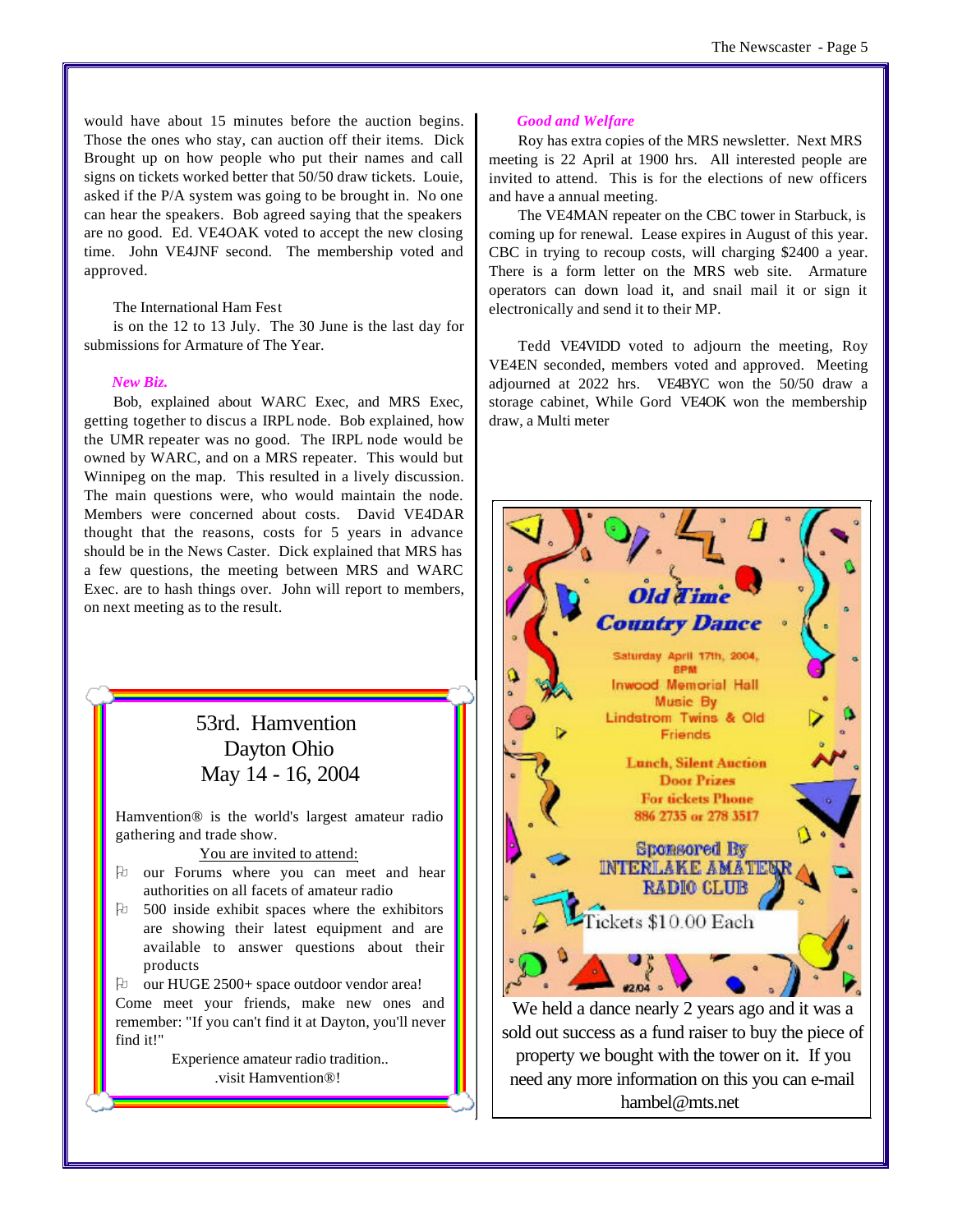# **From the Planning Chair: Glen, VE4GWN**

Again I must extend my thanks to Bruce VE4KQ, for his excellent presentation. I have always believed

that VHF-DXing to be interesting, but have never tried it myself (roving sounds fun). I have always known that



amateur radio had something for everyone, but I never would have believed that 'customizing' trucks and vans was a part of ham radio. Some of those 'mobile antenna farms' could be a topic for a presentation them selves.

The April 12th meeting will be home brew night. Home brewing has always been a very important part of our hobby; unfortunately technology has ALMOST made this aspect of amateur radio obsolete. Every year I learn something new at home brew night, so please bring your projects along with schematics, plans, test results or what ever with you. As in the past few years we will draw 4 winners. Some feel that this isn't a fair way to judge home brew projects, but considering that an amateur with his advanced is allowed to build transmitters and amplifiers, and those of us who haven't obtained this qualification (yet) can't. How can you compare their work? Also I must ask, "who could we get to judge"?

At the time of my writing this I THINK that we finally have someone to do Field Day. If I get a confirmation, before I send this off to Derek I'll amend this paragraph stating whom the coordinator is. I know that he/she/they will get all the support needed to have a successful field day.

We still are looking for a nominating committee for this year. If you wish to stand on this committee (which ends in June) please come forward. Also if you wish to nominate someone for next year's board of directors please pass your nomination on to a board member (after you confirm that your nomination will be accepted).

To give an idea of how easy it is to be on the board of directors I'll use the program chair for an example. There are 10 meetings each year. We have a meet and greet every September leaving 9 meetings. There is the Christmas party, home brew, and elections night leaving only 6 meetings to fill. I already have two presentations for next year. There

you go, you now have over half the year completed. Most of what I have had to do has been by phone and e-mail with the occasional letter. If you have a program you wish to present, or know of something you wish to have please contact me and I'll pass it along.

I'm sure that our editor Derek VE4HAY, will have something about this issue, just in case, CBC is planning to start charging the MRS for use of their tower. I won't repeat things here. I will state that I have already sent a letter to my M.P. Check out http://ve4.net/mrs/ for more info.

I'm now going to take the liberty and change hats. This year I am the QSL manager for VE4WWO during the 2003 SKYWARN Recognition Day (SRD). I just finished doing up another 6 cards, all going to the U.S. and I notice that I'm the only Winnipeg station that sent a QSL card to the Weather Office. The rules for QSLing on SRD are simple; if you want a QSL card you have to send one, with a SASE. If you give it to me in person you don't need postage. (Sorry Pat)

I would like to thank the members of VE4WSC and Werner VE4UA for the packet radio course that was run on March 6th. I was one of a number of people who attended this informational morning (giving up coffee at McDonalds), and I'm glad that I did attend. I hope you have more sessions like this one in the future.

The club (VE4BB@rac.ca) has received e-mail from two amateurs coming to Winnipeg in June. Listen out for 63-year-old Bob W4OU who will be here to run his first Marathon, and Ed WA2JXI who will be heading to Lynn Lake, then north for some fishing. Ed will be driving through, and is also taking his FT 817. Ed's e-mail is docgman@msn.com if you wish to arrange a sched. with him. I know that we will make both of these fellow hams, as well and all the others who come to Winnipeg and area feel welcome.

Hope to see you at home brew



**386 Belvidere Street 885-9278 http://www.escape.ca/~ve4jnf ve4jnf@escape.ca**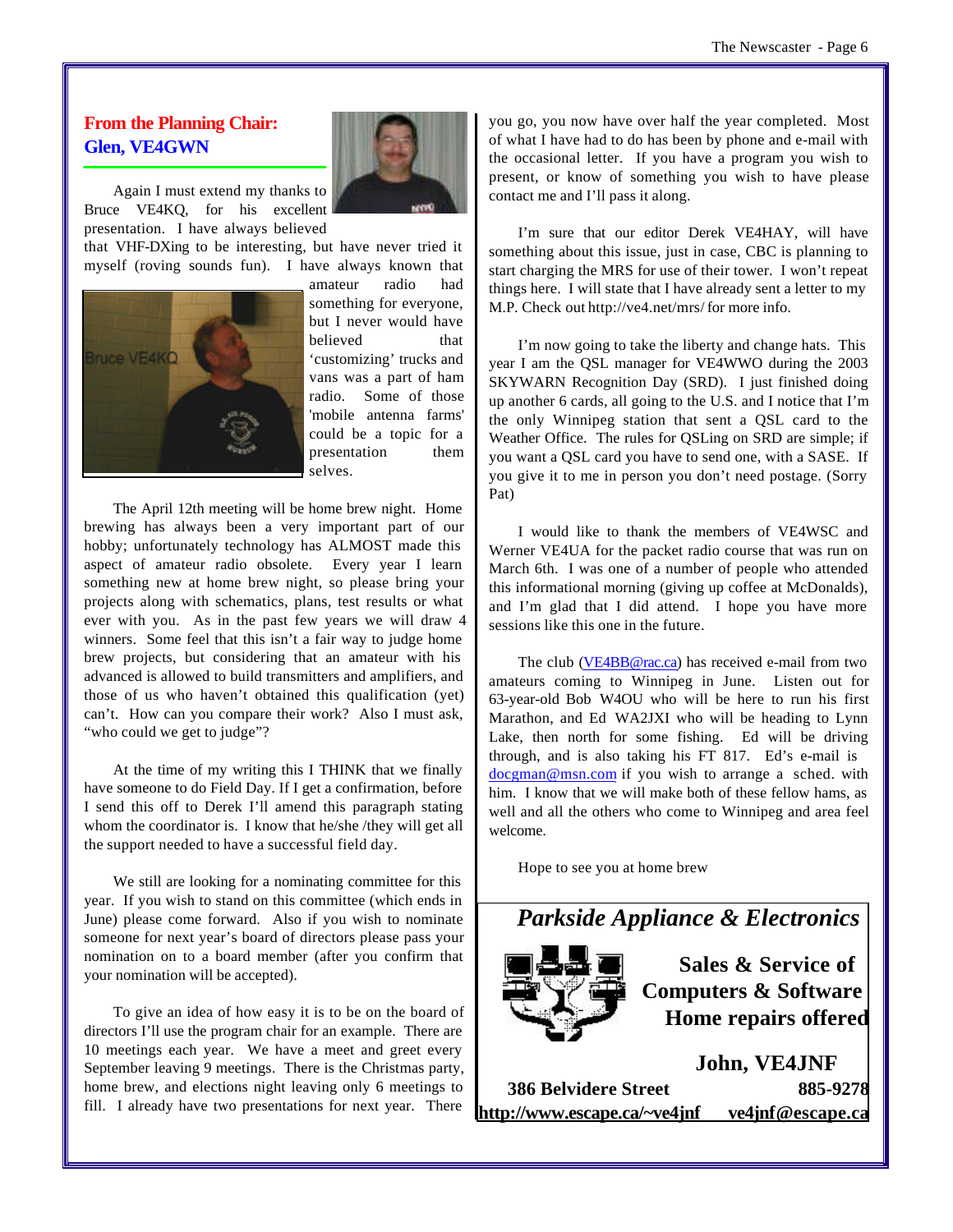# **Contest Calendar**

### *April*

| SARL 80m QSO Party                       |            | 1700Z      | Apr 1            |
|------------------------------------------|------------|------------|------------------|
| SSA 10 m Aktivitetstest CW/SSB/FM        |            | 1700Z      | Apr 1            |
| <b>IYLRC Elettra Marconi CW/SSB/RTTY</b> |            | 1300Z      | Apr 3            |
| Kids Roundup                             |            | 1400Z      | Apr 3            |
| SP DX Contest                            |            | 1500Z      | Apr 3            |
| EA                                       | RTTY       | 1600Z      | Apr 3            |
| Missouri QSO Party                       |            | 1800Z      | Apr 3            |
| And                                      |            | 1800Z      | Apr 4            |
| QCWA QSO Party                           |            | 1800Z      | Apr 4            |
| RSGB RoPoCo 1                            |            | 0700Z      | Apr 4            |
| 144 MHz Spring Sprint                    |            | 1900 local | Apr 5            |
| <b>ARS</b> Spartan Sprint                |            | 0100Z      | Apr <sub>6</sub> |
| <b>JIDX CW Contest</b>                   |            | 0700Z      | Apr 10           |
| <b>ARCI Spring QSO Party</b>             |            | 1200Z      | Apr 10           |
| <b>EU Spring Sprint</b>                  | <b>SSB</b> | 1500Z      | Apr 10           |
| DIG QSO Party (10 - 20 m)                | CW         | 1700Z      | Apr 10           |
| Georgia QSO Party                        |            | 1800Z      | Apr 10           |
| And                                      |            | 1400Z      | Apr 11           |
| <b>CIS DX Contest</b>                    | <b>SSB</b> | 1900Z      | Apr 11           |
| <b>UBA Spring Contest</b>                | <b>SSB</b> | 0600Z      | Apr 11           |
| DIG QSO Party (80 m)                     | CW         | 0900Z      | Apr 11           |
| DIG QSO Party (40 m)                     | CW         | 1100Z      | Apr 11           |
| SARL Hamnet 40m Simulated Emerg          |            | 1200Z      | Apr 11           |
| Low Power Spring Sprint                  | CW         | 1400Z      | Apr 12           |
| 222 MHz Spring Sprint                    |            | 1900 local | Apr 13           |
| <b>Holyland DX Contest</b>               |            | 0000Z      | Apr 17           |
| TARA Skirmish Digital Prefix             |            | 0000Z      | Apr 17           |
| ES Open HF Championship                  |            | 0500Z      | Apr 17           |
| <b>YU DX Contest</b>                     |            | 1200Z      | Apr 17           |
| <b>GACW CW DX</b>                        | CW         | 1200Z      | Apr 17           |
| <b>EU Spring Sprint</b>                  | CW         | 1500Z      | Apr 17           |
| SSA Månadstest nr 4                      | <b>SSB</b> | 1400Z      | Apr 18           |
| SSA Månadstest nr 4                      | CW         | 1515       | Apr 18           |
| Michigan QSO Party                       |            | 1600Z      | Apr 17           |
| Ontario QSO Party                        |            | 1800Z      | Apr 17           |
| World Amateur Radio Day Party            |            | 0000Z      | Apr 18           |
| 432 MHz Spring Sprint                    |            | 1900 local | Apr 21           |
| Harry Angel Memorial Sprint              |            | 1100Z      | Apr 23           |
| SP DX RTTY Contest                       |            | 1200Z      | Apr 24           |
| Helvetia Contest                         |            | 1300Z      | Apr 24           |
| QRP to the Field                         |            | 1500Z      | Apr 24           |
| Florida QSO Party                        |            | 1600Z      | Apr 24           |
| And                                      |            | 1200Z      | Apr 25           |
| Kentucky QSO Party                       |            | 1600Z      | Apr 24           |
| Nebraska QSO Party                       |            | 1700Z      | Apr 24           |
| EUCW/FISTS QRS Party                     |            | 0001Z      | Apr 25           |
| Harry Angel Memorial Sprint CW/SSB       |            | 1100Z      | Apr 25           |
|                                          |            |            |                  |

| May                               |               |            |        |
|-----------------------------------|---------------|------------|--------|
| <b>US IPARC Annual</b>            | <b>CW</b>     | 0000Z      | May 1  |
| <b>MARAC County Hunters</b>       | <b>CW</b>     | 0000Z      | May 1  |
| <b>UBA Welcome European Union</b> |               | 0000Z      | May 1  |
| 10-10 Int. Spring                 | $_{\rm CW}$   | 0001Z      | May 1  |
| 2 GHz and Up                      |               | 0600 local | May 1  |
| Microwave Spring Sprint           |               | 0600 local | May 1  |
| <b>AGCW QRP/QRP Party</b>         |               | 1300Z      | May 1  |
| Indiana QSO Party                 |               | 1500Z      | May 1  |
| <b>ARI</b> International DX       |               | 2000Z      | May 1  |
| New England QSO Party             |               | 2000Z      | May 1  |
|                                   | and           | 1300Z      | May 2  |
| <b>US IPARC Annual</b>            | <b>SSB</b>    | 0000Z      | May 2  |
| RSGB 80m Club Championship        | SSB           | 2000Z      | May 3  |
| <b>ARS</b> Spartan Sprint         |               | 0100Z      | May 4  |
| Nevada QSO Party                  |               | 0000Z      | May 8  |
| SL -                              | CW            | 1100Z      | May 8  |
| <b>VOLTA WW</b>                   | <b>RTTY</b>   | 1200Z      | May 8  |
| $SL -$                            | <b>SSB</b>    | 1230Z      | May 8  |
| Oregon QSO Party                  |               | 1400Z      | May 8  |
| Mid-Atlantic QSO Party            |               | 1600Z      | May 8  |
| <b>FISTS Spring Sprint</b>        |               | 1700Z      | May 8  |
| CQ-M Int. DX -<br>CW/SSB/SSTV     |               | 2100Z      | May 8  |
| 50 MHz Spring Sprint              |               | 2300Z      | May 8  |
| RSGB 80m Club Championship        | Data          | 2000Z      | May 8  |
| Anatolian WW RTTY -               | <b>RTTY</b>   | 1800Z      | May 8  |
| Portuguese Navy Day HF            |               | 0800Z      | May 15 |
| US Counties QSO Party -           | <b>SSB</b>    | 0000Z      | May 15 |
| <b>Manchester Mineira</b>         | CW            | 1500Z      | May 15 |
| His Maj. King of Spain            | CW            | 1800Z      | May 15 |
| <b>ARCI Newcomer's Run</b>        |               | 1800Z      | May 15 |
| SSA Portabeltest Våromg. -        | <b>CW</b>     | 0700Z      | May 16 |
| SS SSA Månadstest nr 5 -          | SSB           | 1400Z      | May 16 |
| A Månadstest nr 5 -               | CW            | 1515Z      | May 16 |
| RSGB 80m Club Championship        | CW            | 2000Z      | May 20 |
| VK/Trans-Tasman 80m               | Phone         | 0800Z      | May 22 |
| Baltic -                          | <b>CW/SSB</b> | 2100Z      | May 22 |
| <b>AGCW Activity Week</b>         |               | 0000Z      | May 24 |
| CQ WW WPX                         | $_{\rm CW}$   | 0000Z      | May 29 |
| <b>Great Lakes QSO Party</b>      |               | 0000Z      | May 29 |
| <b>ARCI Hootowl Sprint</b>        |               | 2000 local | May 30 |
| MI QRP Memorial Day               | CW            | 2300Z      | May 31 |
|                                   |               |            |        |

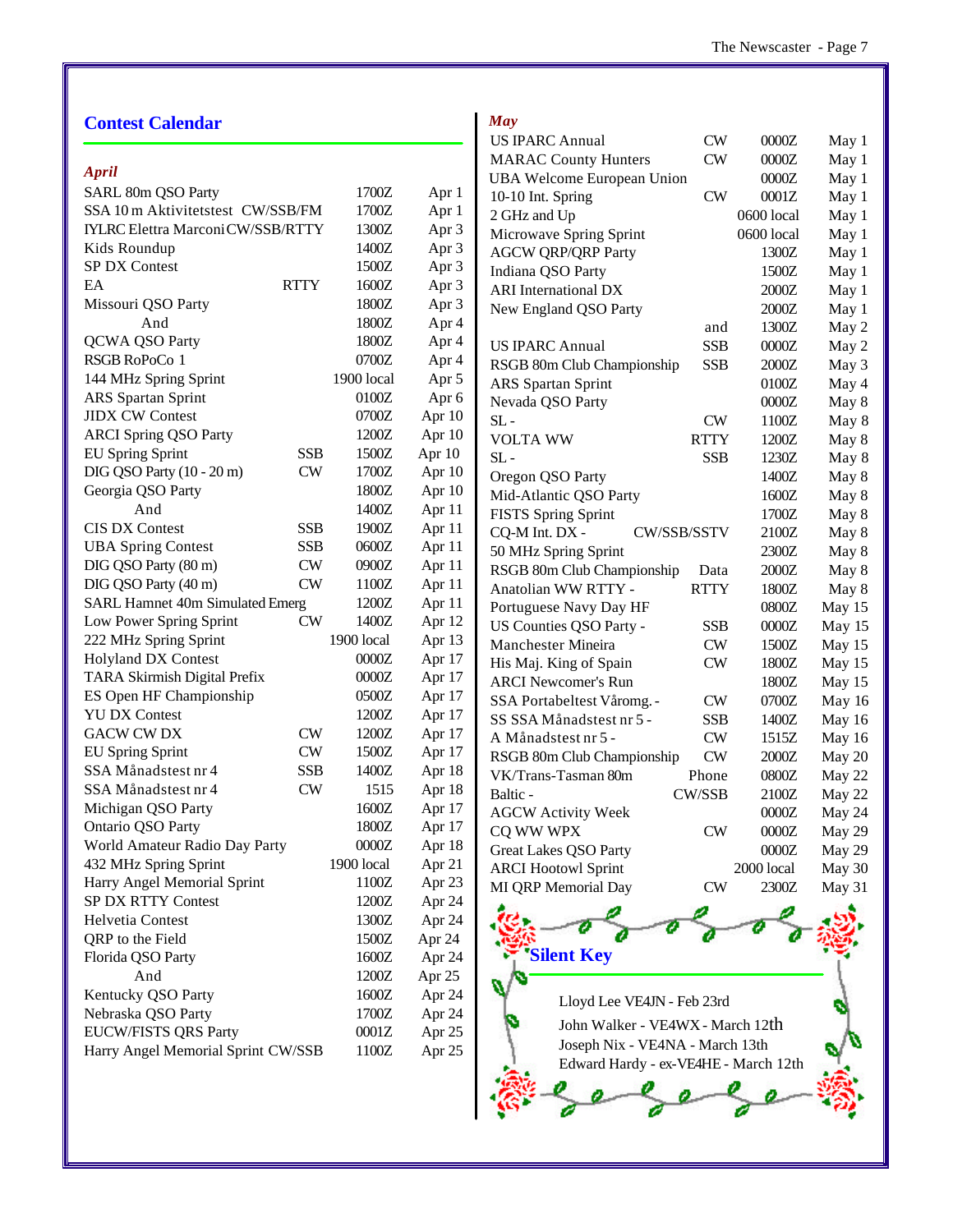#### **News from the Net**

#### *New Version of WSJT Released*

Joe Taylor K1JT has released the latest version of his WSJT software suite. Version 4.5.0 was released on Thursday 4 March 2004, an includes a more powerful decoder for JT65, and new modes FSK441B and FSK441C with FEC features. The JT65 modes employ an entirely new decoding algorithm that uses "soft decisions" to recover the transmitted message. The message format and Reed-Solomon encoding are unchanged, so the JT65A, B, and C modes are fully compatible with earlier versions. However, the new decoder is more sensitive by slightly more than 1 dB. It is based on software licensed from CodeVector Technologies, LLC, and protected under United States Patent 6,634,007. As usual, however, WSJT is freely available for amateur radio use. Changes to the JT65 modes are "under the hood," and except for the improved performance you will find them mostly invisible. The new decoder can be somewhat slower than the one in v4.3.4, depending on details of the received data. The software can be downloaded from K1JT's website

Http://pulsar.princeton.edu/~joe/K1JT/ *--South African Radio League*

#### *6 Metres*

Following a meeting between IRTS and ComReg representatives held on Wednesday February the 25th, the society is pleased to announce that it has secured the lifting of restrictions on the 6-metre band. All experimenters are now licensed to use this band with a power limit of 20dBW. We stress that there is no need to apply for specific permission to use the band. Unfortunately, there is no change in the 4-metre band licensing requirements.*-- IRISH RADIO TRANSMITTERS SOCIETY*

#### *The Manitoba Repeater Society appeals for help.*

It seems like after 30 years of a very successful working relationship, the CBC has decided that they would like to charge \$2400.00 per year to allow the VE4MAN repeater to reside on their Starbuck tower. The executive of the Manitoba Repeater Society (MRS) has tried to explain that they just can not afford such a cost, and would like to be exempt from their corporate financial policy. Their request has been rejected. MRS are urging everyone who uses the VHF  $\&$  UHF repeaters  $\&$ /or linking system to write a letter to their Member of parliament, listing the fact that Amateur radio provides a public good and aid in times of emergency, and urging them to support an exemption to the CBC's new policy on charging for access to their tower space.

(Thanks to The Manitoba Repeater Society for this story) http://ve4.net/mrs/manhelp.htm *-- RAC*

#### *Tim Ellam VE6SH, elected to 5 year term as IARU Vice President*

The Secretary of the International Amateur Radio Union (IARU) Dave Sumner K1ZZ, announced today that in voting completed on March 16, IARU's member-societies overwhelmingly ratified the re-election of Larry E. Price, W4RA, as President, and the election of Timothy S. Ellam, VE6SH/G4HUA, as Vice President, for five-year terms beginning 9 May 2004. Radio Amateurs of Canada is one of the 159 member-societies of the IARU. Tim Ellam, VE6SH/G4HUA, is a Barrister and Solicitor with the law firm of McCarthy Tetrault LLP and is a partner in the firm's Calgary, Alberta and London, UK offices. Born in England, Tim emigrated to Canada in 1972 and holds both Canadian and British/EU citizenship. He earned the degrees Bachelor of Arts, Political Science and Economics from the University of Calgary and LLB, Faculty of Law from the University of Alberta, Edmonton, and is a member of the Law Societies of Alberta and England & Wales as well as of the International Bar Association. He has served as an IARU Expert Consultant since 2000, represented the IARU at the 2002 meeting of the ITU Special Committee on Regulatory and Procedural Matters and the 2002 ITU Plenipotentiary Conference, and appeared as a speaker and panelist at the ITU Americas Telecom 2000 in Rio de Janeiro and ITU Africa Telecom 2001 in Johannesburg. First licensed in 1977 at the age of 16, he has held executive positions in RAC and one of its predecessor organizations CRRL, starting in 1990.

Retiring IARU Vice President Dr. David A. Wardlaw, VK3ADW, was honored for his accomplishments during his term of office at the closing Plenary of the IARU Region 3 Conference in Taipei on 20 February. Dr. Wardlaw served as a member of the Australian delegation to WRC-2000 and WRC-03, and represented the IARU at preparatory meetings of the Asia-Pacific Telecommunity. His participation contributed substantially to the favorable outcome for the amateur services.

(Thanks to the IARU)

# **RAC Directors Report By BJ Madsen, VE5FX**

As a result of the recent resignation of (ex) Director Nimmo from the Atlantic Region and the election of Daniel Lamoureux, the (ex) Director from Quebec, to RAC President,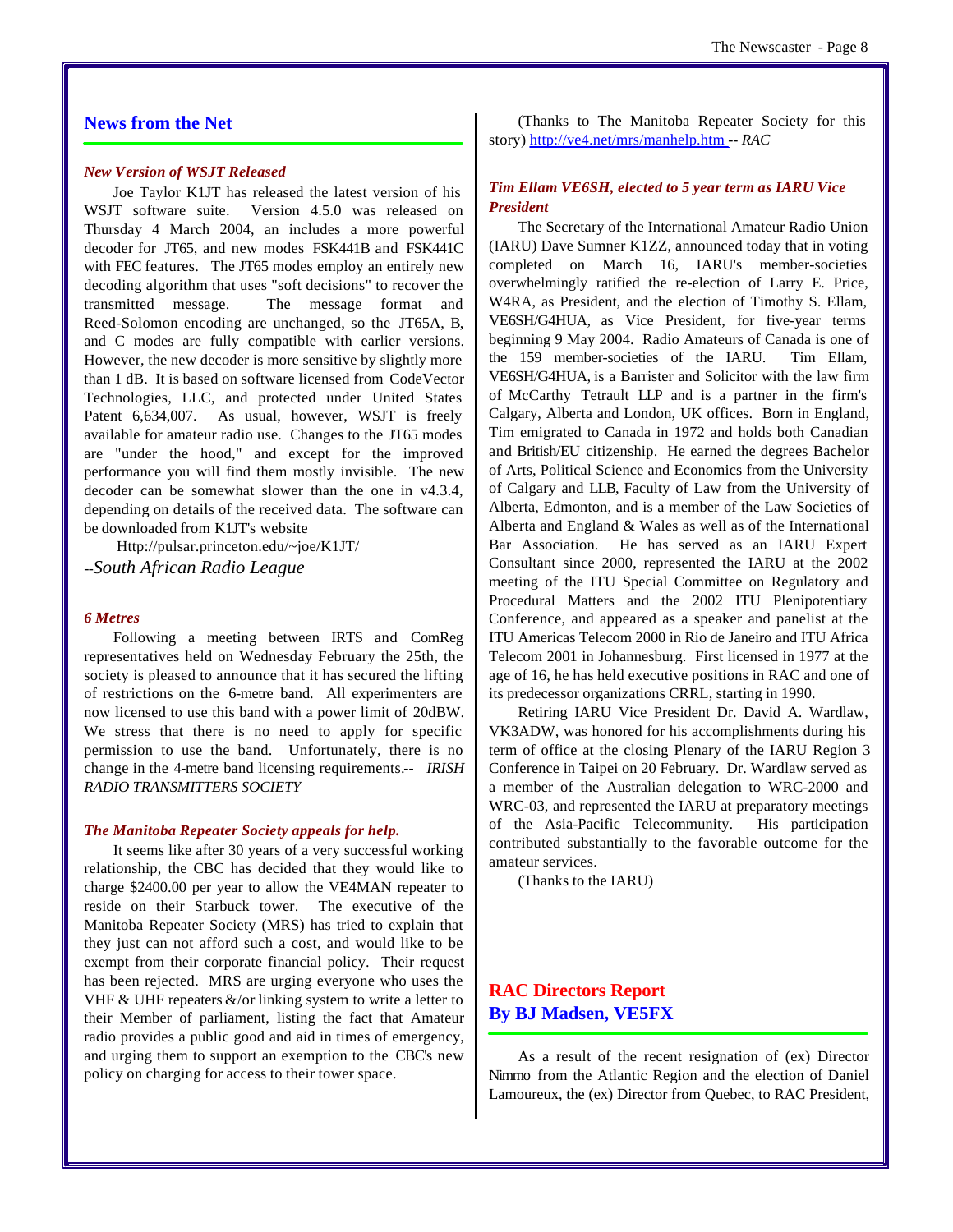RAC now lacks representation from both the Quebec and the Atlantic Region. Also as a result of the election of President Lamoureux, RAC also lacks an Honourary Legal Council and a Treasurer.

The RAC Board of Directors' Annual Meeting is scheduled for early May, in Cornwall, ON. It will (probably) be preceded by a CARAB meeting in Ottawa, which I will again probably be attending.

While the recent WRC2003 meeting changed the limitations on Third Party Traffic, VP Jim Dean advises that we continue to work under the old rules until we are officially informed by Industry Canada that the new rules are in affect.

- The new rules state that third party traffic WILL be allowed UNLESS the country in question has informed the IRAU that they do not permit such traffic.

Industry Canada has not yet informed RAC of their official position on the CW issue. Hopefully, they will bring us up to date at the next CARAB meeting.

Advice for BASIC license holders who wish access to the HF bands: If you can possibly do it, get your 5 wpm CW endorsement BEFORE Industry Canada officially changes the requirements.

- if you wait, you will probably have to re-write the BASIC exam and score over 80% to get HF access.

> **Semi- Annual WARC Flea Market**

# **April 25 Heritage Victoria Community Club 950 Sturgeon Rd.**

\$2.00 Entrance fee Tables are \$5.00 for WARC members, \$10.00 for non WARC members and commercial outlets.

Bob Hrabi is the Coordinator. If you would like to volunteer for various jobs or would like to book your table please contact him at 774-5178

- not all countries intend to drop the CW requirement. To operate in those countries, you will need to have a CW endorsement anyway. The USA may drop the CW requirement, but if they do, it will probably take some time.

- CW is not a bad thing.

Congratulations to Bart Ritchie (VE5CPU), Sam Ferris (VE5SF) and Bruce Rattray (VE5RC) who will be taking over the management and administration of the RAC Winter Contest.

Have you or has your club considered making a contribution to the RAC Youth Education Program? For details, see http://www.rac.c with a link to "Youth Education". Contributions have already been received from the Regina Amateur Radio Association and the Weyburn Amateur Radio Club. This program is designed to bring schools and young people into Amateur Radio. Saskatoon's Walter Murray Collegiate is already an active participant in the program.

Following an announcement from RAC's First Vice President, Bob Nash, congratulations are in order to Bart Ritchie (VE5CPU), Sam Ferris (VE5SF) and Bruce Rattray (VE5RC) who will be managing both RAC contests: The Canada Winter Contest and the Canada Day Contest.

The situation at RAC continues, unchanged. Since the election of President Lamoureux, RAC still does not have directors to represent the Atlantic Region or the province of Quebec. We do not have a Treasurer. We do not have an Honourary Legal Council. A WEB site is being put up at http://www.aidrac.ca, designed to carry information about the efforts being made in the east to obtain an interim representative to the Board of Directors. Note that this is not an official RAC WEB site, but is hosted by hams who are concerned about RAC issues.

The spring CARAB meeting is tentatively scheduled for early in May to precede the Board of Directors' Meeting. I should be (tentatively) attending, but due to the state of flux with RAC, nothing is certain. This meeting should provide more information about progress on the deletion of the CW requirement and the Third Party Traffic issue. Of course, nothing will change until Industry Canada makes it official.

 Your club recently received a letter about the RAC Youth Education Program Challenge. What better project could you undertake than to help to introduce young people to Amateur Radio? See our WEB site at http://www.rac.ca with a link to 'Youth Ed. Program" for details on how to participate. Several clubs, including the Winnipeg Amateur Radio Club and the Regina Amateur Radio Association have come forward already.